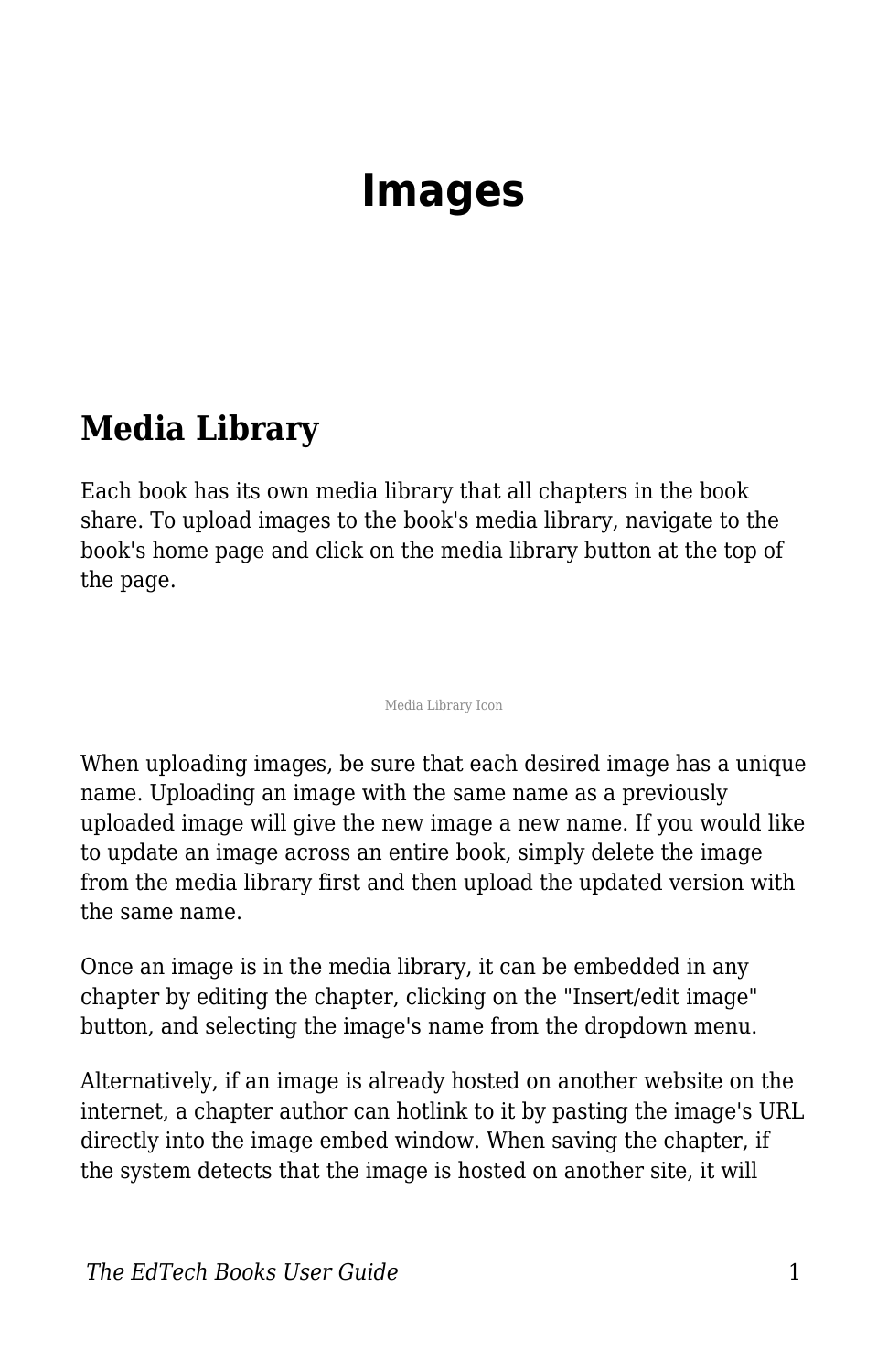attempt to automatically download it and save it on EdTech Books.

## **Text Wrapping**

Because all books created on this site are intended to be mobile-first, and because mobile devices have very small screens, most images you include in your book should fill the entire width. Otherwise, you may have instances where only a couple of words are shown on a single line of text.

However, there might be legitimate times when you have a small image that you do not want to take up the full width of the page (as with the media library icon above). Text wrapping in HTML-speak is done with what is called "floating." Programmatically, we accomplish this by using some fancy styling that allows the page to change floating options depending upon the size of the page (e.g., floating the image if the width is large [as with a laptop's web browser] while removing the float if it is small [as with a phone's web browser]).



The image float drop-down menu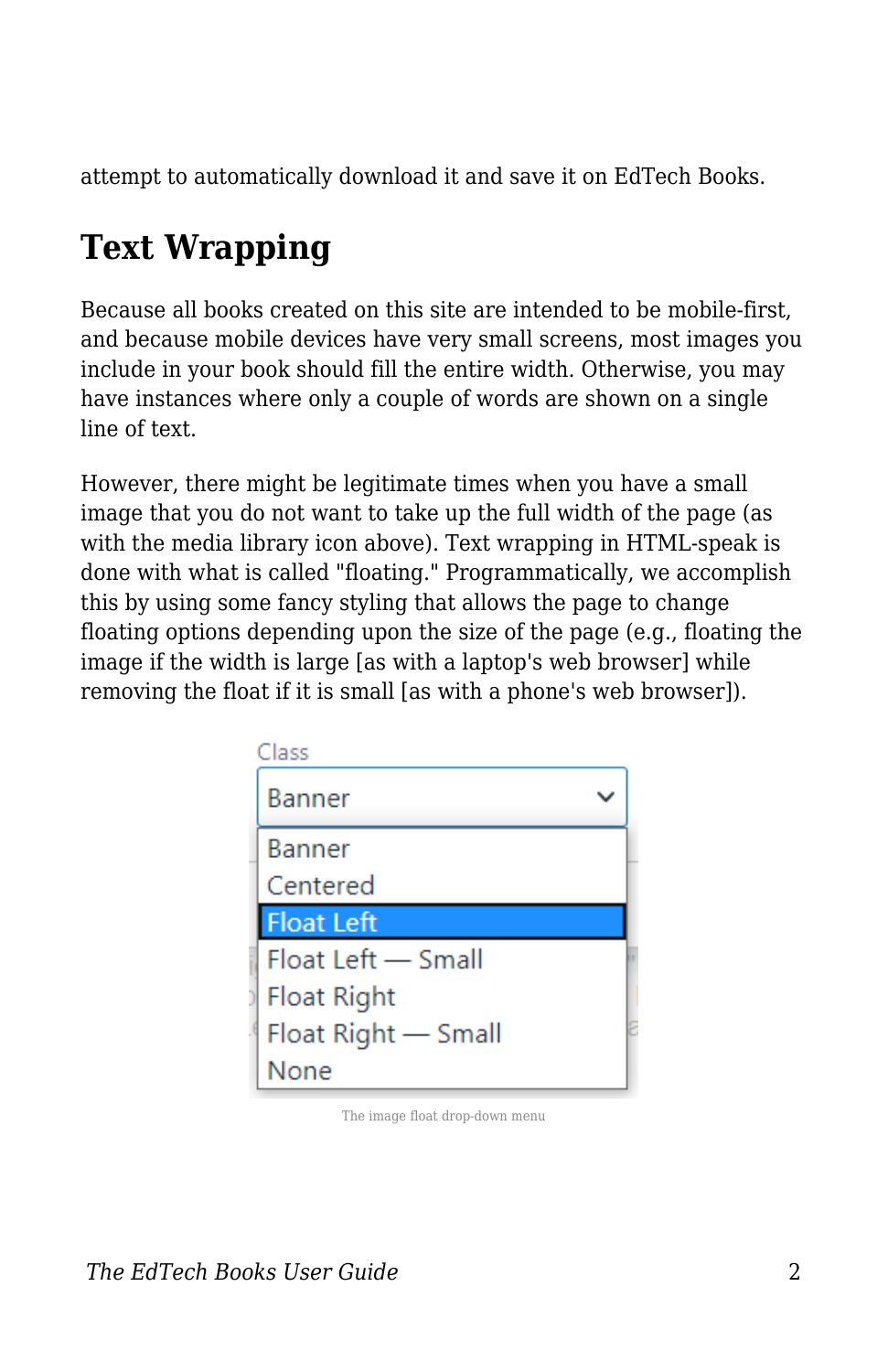To do this in the editor, simply right-click on the image, choose "Image...," and select one of the custom classes from the provided drop-down menu. If you want your image to be on the left of the page and for the text to wrap around it on the right, then choose one of the "Float Left" options. If you want your image to be on the right, then choose one of the "Float Right" options.

Note that the preview in the editor of the text wrapping may not be accurate, so you will want to save the chapter to see how it actually looks.

### **Text Wrapping with Captions**

If your image has a caption, then floating becomes even more complicated, because the float must not just apply to the image itself but also to the caption and to their parent element (in HTML-speak, their "figure" element).

|    | Figure              |              |    |
|----|---------------------|--------------|----|
|    | Custom Class        |              |    |
|    | Banner              | $\checkmark$ |    |
|    | Banner              |              |    |
|    | Float Left          |              |    |
|    | Float Left - Small  |              |    |
|    | <b>Float Right</b>  |              | C8 |
| th | Float Right - Small |              |    |

If the image has a caption, apply the float setting to the figure, not the image

This means that if you follow the process above with your image, which applies a float just to the image, then the caption may be on its own—centered on the page or disjointed from the image it's supposed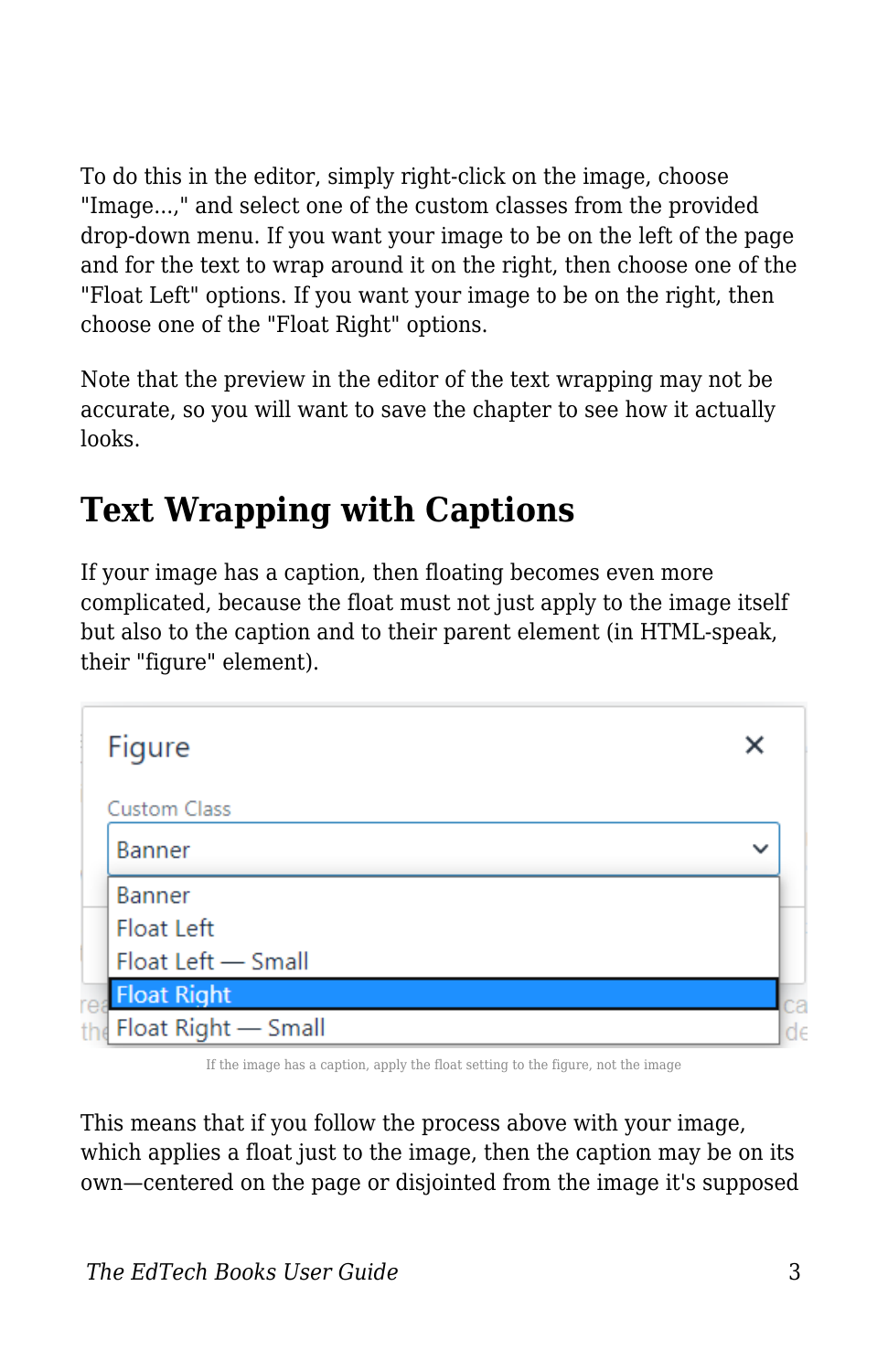to describe.

To correct this, simply right-click on any image with a caption and choose "Figure...". Then, choose the desired float option from this drop-down menu instead. Doing so will apply the float to the entire figure (which contains both the image and the caption), as in the example in this section.

You should not apply a float to both an image and its figure at the same time. When you apply a float to the figure (as described here), then it overrides the original float setting on the image, and viceversa. So, if your image has a caption, simply set the float in the "Figure..." dialog and not the "Image..." dialog.

### **Two Floated Images Side-by-Side**

You can place two floated images side-by-side by using the process above, applying a "Float Left" to the first and a "Float Right" to the second. This will show the two images side-by-side on larger screens but will reorganize them to a stacked view on smaller screens. To make this easier, you can also insert two placeholder images by clicking "Tools > HTML Snippets > Side-by-side Images" and then right-clicking each, choosing "Image...," and replacing it with the desired image.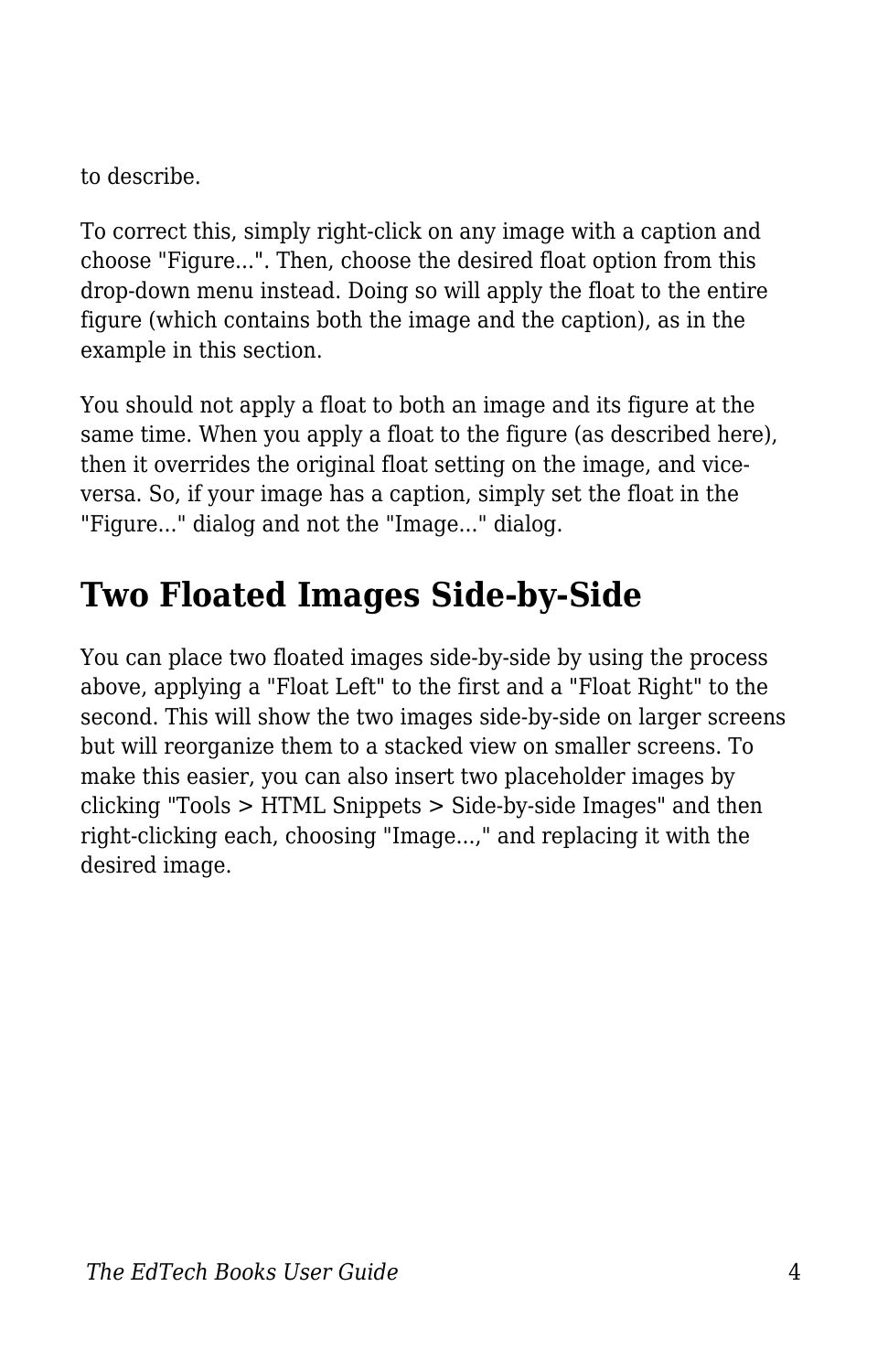

The first of the side-by-side images.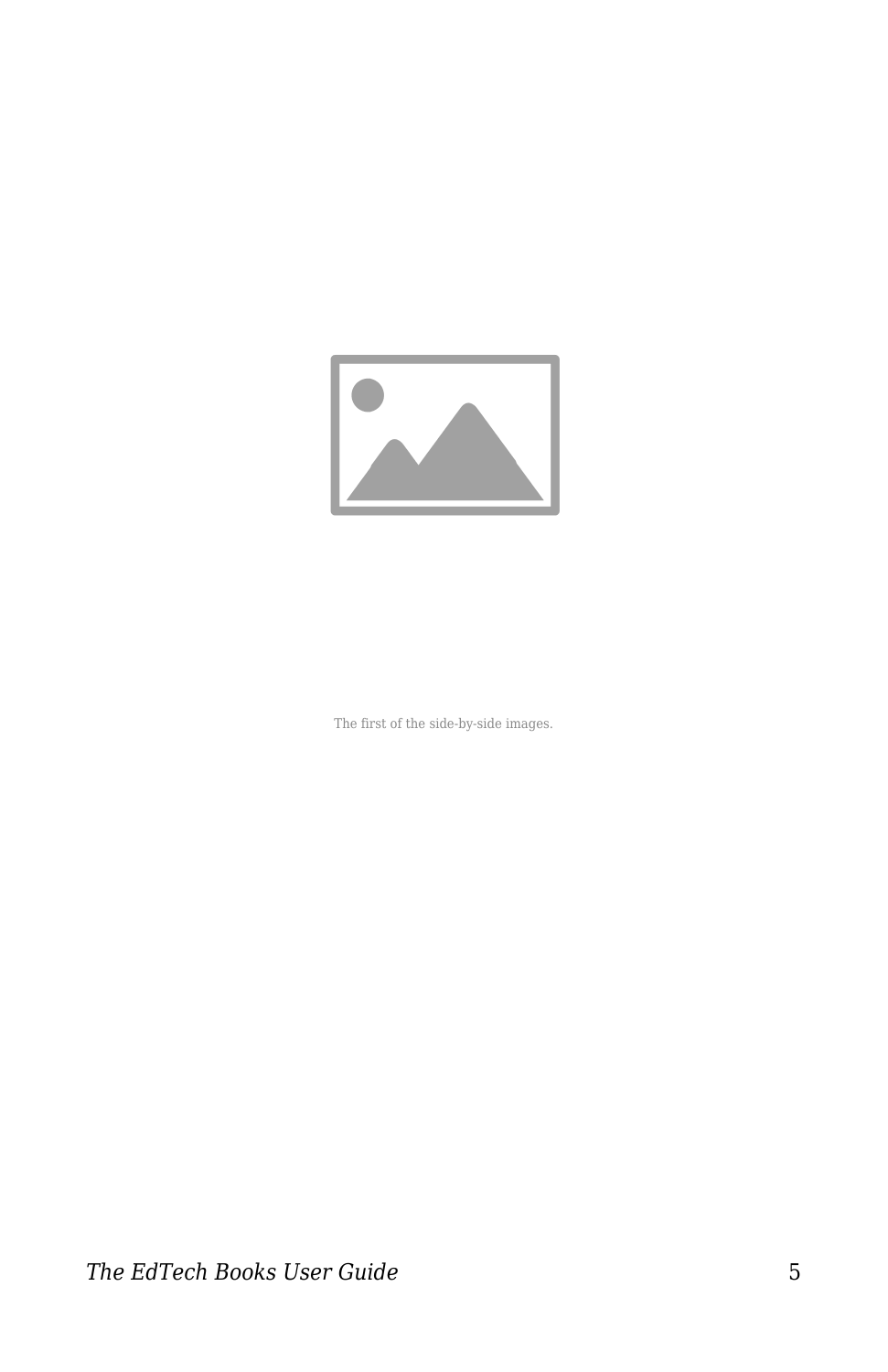

The second of the side-by-side images.

You can test the behavior of the two images above by resizing your screen or by viewing the page on different devices.

#### **Avoiding Float Overlaps with Clear Fixes**

One final difficulty with floats is that it is not always obvious to the browser what text and other elements should be wrapped around the image and what should not. This can lead to some ugly layouts if you have multiple floated images near one another or don't have enough text following a floated image.

To remedy this, you can insert an invisible element anywhere on the page to tell the HTML to stop the wrapping and to put any new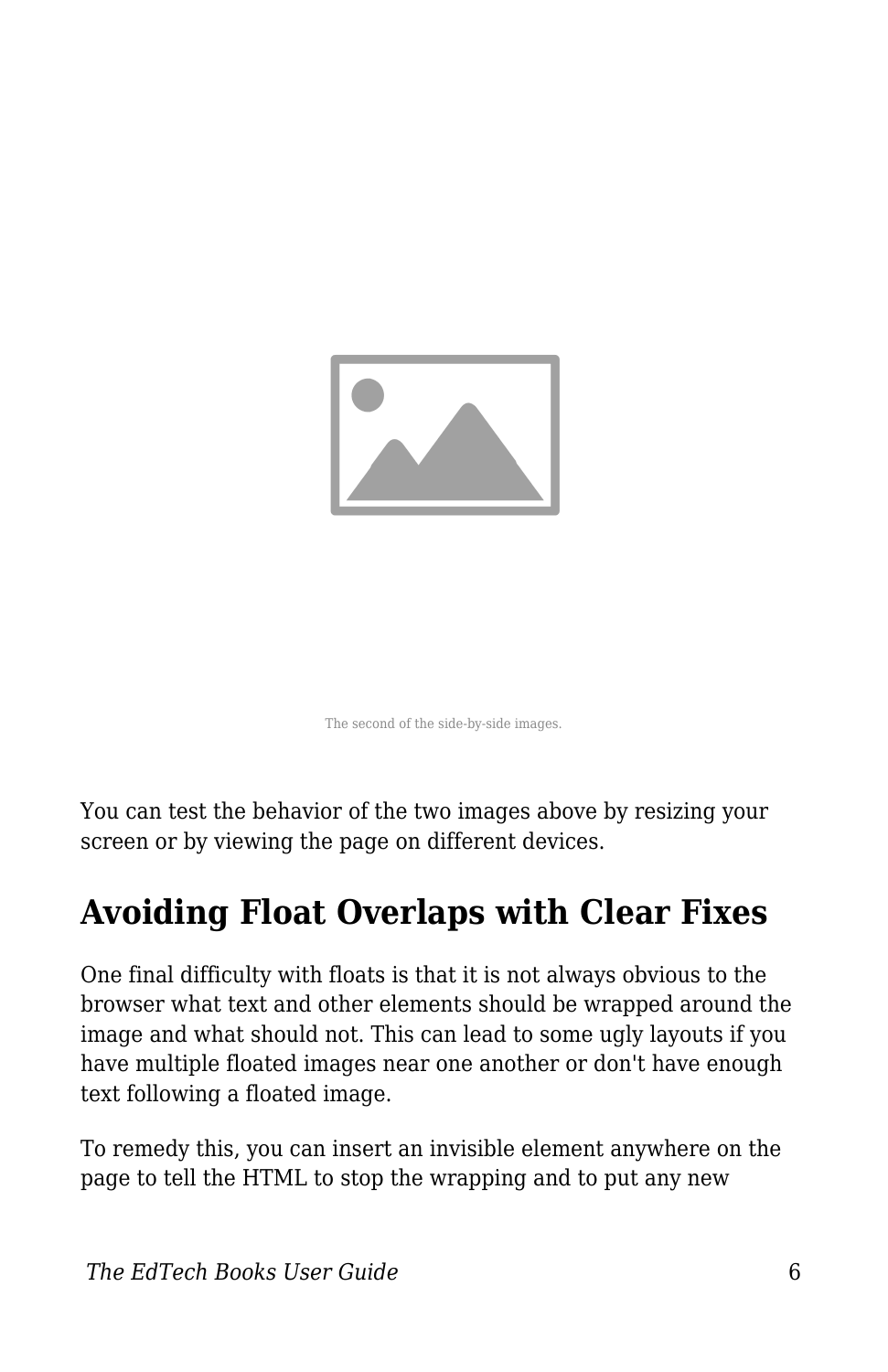content below it on a fresh, new line. To do this in the editor, simply place your cursor where you want the wrapping to stop and choose "Tools > Clear Fix." This will insert the dashed, green element on your screen below to let you know that all wrapping will stop at that point.

Clear Fix

The green indicator is only visible to you in the editor and will not be shown to your reader. This allows you to start a new line of text or even a new floated image on a new line, separate from any previous wrapping introduced by earlier images.